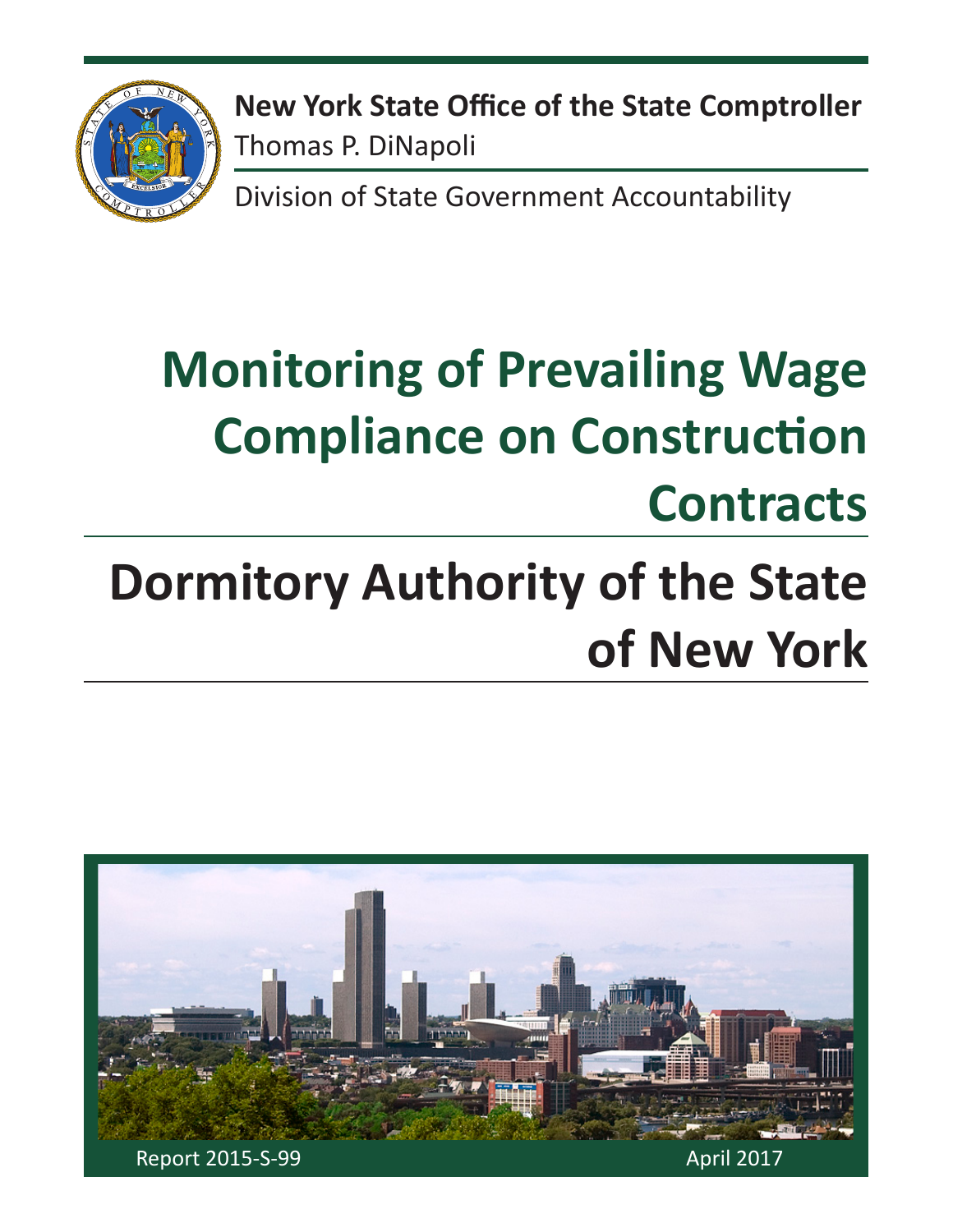## **Executive Summary**

#### **Purpose**

To determine whether the Dormitory Authority of the State of New York (Authority) monitors the contractors and sub-contractors on its projects to ensure they pay employees at the prevailing wage rate. The audit covered the period January 1, 2014 through June 17, 2016.

#### **Background**

The Authority's purpose is to finance and construct buildings for a variety of public and not-forprofit entities, including universities, health care facilities, and State agencies. Most Authority construction contracts require the contractors to pay prevailing wages. The Department of Labor (Labor) assists the Authority by enforcing compliance with Article 8, Section 220 of the State Labor Law on Public Work (Article 8) that requires payment of prevailing wages. Labor requires agencies and authorities such as the Authority to advertise a project as a Public Work, provide contractors with the appropriate prevailing wage rate schedule for the project, and perform a review of certified payrolls submitted by contractors to demonstrate they paid prevailing wages.

#### **Key Findings**

- The Authority has implemented appropriate controls to meet its specific Article 8 responsibilities, which are to: properly advertise prevailing wage construction projects; ensure contractors file an original payroll; and review whether the payrolls include all required information. However, although Authority project managers and field representatives site visited construction projects, they did not routinely inspect the sites to ensure that prevailing wage rates were posted, as required.
- In addition to the aforementioned activities, the Authority has an agreement with Labor (Agreement) to fund an Investigator dedicated to enforcement of the prevailing wage law on Authority projects in the New York City area. The Authority could improve its controls by obtaining documentation that detailed the Investigator's work and helped officials to determine if the services provided, and the results achieved, adequately fulfilled the requirements of the Agreement.

#### **Key Recommendations**

- Ensure Authority project managers and/or field representatives periodically verify prevailing wage postings on job sites. Require verifications of wage postings to be documented.
- Require Labor to provide the Authority with periodic reports that sufficiently detail the nature and results of the Investigator's monitoring efforts regarding Authority construction projects.

#### **Other Related Audits/Reports of Interest**

[Dormitory Authority of the State of New York: Contract Participation of Minority- and Women](http://osc.state.ny.us/audits/allaudits/093015/14s7.pdf)  [-Owned Business Enterprises \(2014-S-7\)](http://osc.state.ny.us/audits/allaudits/093015/14s7.pdf)

[Office of Mental Health: OMH Contract With Shorefront Mental Health Board - Compliance With](http://osc.state.ny.us/audits/allaudits/093015/13s62.pdf)  [Prevailing Wage Law \(2013-S-62\)](http://osc.state.ny.us/audits/allaudits/093015/13s62.pdf)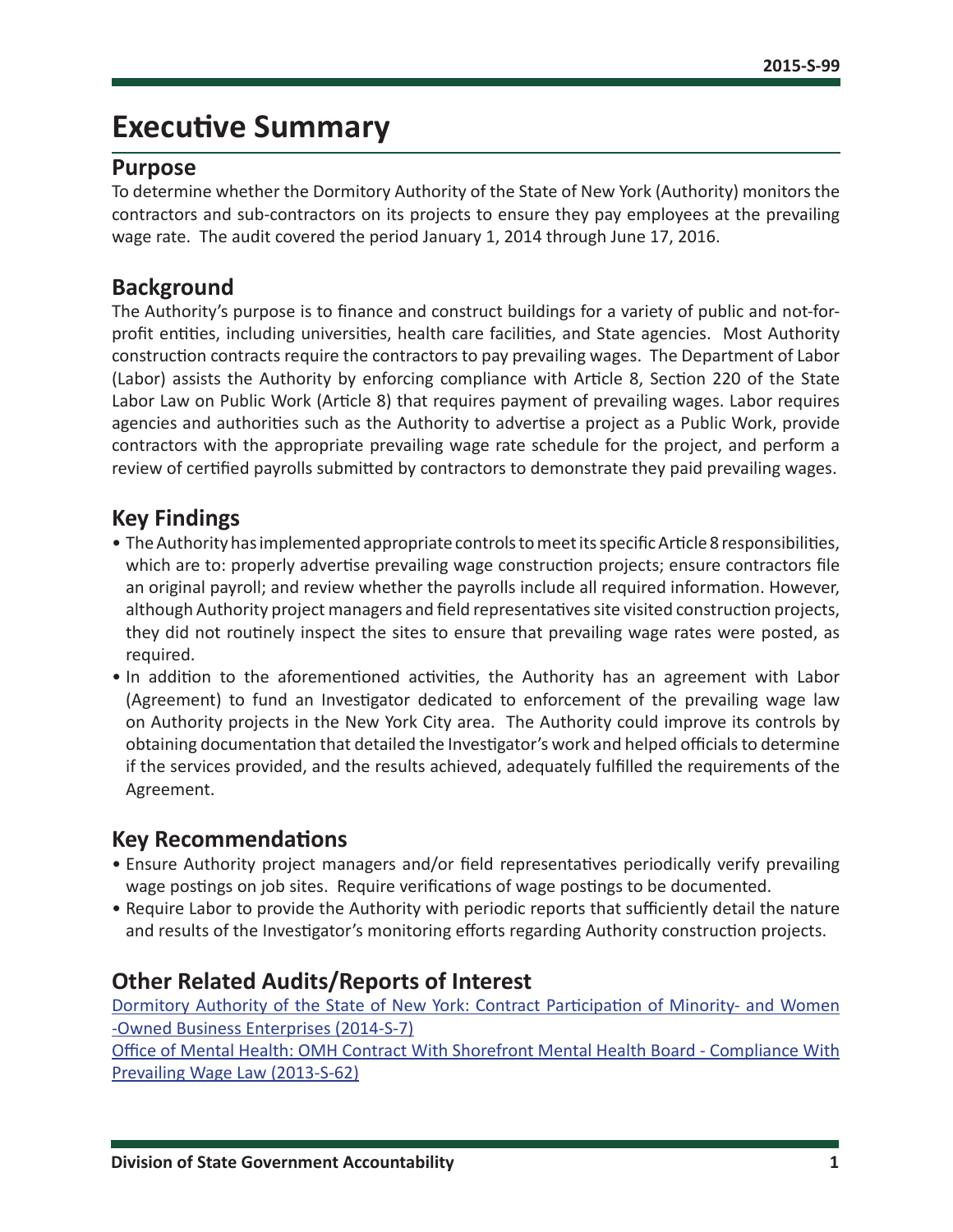### **State of New York Office of the State Comptroller**

#### **Division of State Government Accountablity**

April 4, 2017

Mr. Alfonso L. Carney, Jr. Chair Dormitory Authority of the State of New York 515 Broadway Albany, NY 12207

Dear Mr. Carney:

The Office of the State Comptroller is committed to helping State agencies, public authorities, and local government agencies manage government resources efficiently and effectively and, by so doing, providing accountability for tax dollars spent to support government operations. The Comptroller oversees the fiscal affairs of State agencies, public authorities, and local government agencies, as well as their compliance with relevant statutes and their observance of good business practices. This fiscal oversight is accomplished, in part, through our audits, which identify opportunities for improving operations. Audits can also identify strategies for reducing costs and strengthening controls that are intended to safeguard assets.

Following is a report of our audit entitled *Monitoring of Prevailing Wage Compliance on Construction Contracts*. This audit was performed pursuant to the State Comptroller's authority under Article X, Section 5 of the State Constitution and Section 2803 of the Public Authorities Law.

This audit's results and recommendations are resources for you to use in effectively managing your operations and in meeting the expectations of taxpayers. If you have any questions about this report, please feel free to contact us.

Respectfully submitted,

*Office of the State Comptroller Division of State Government Accountability*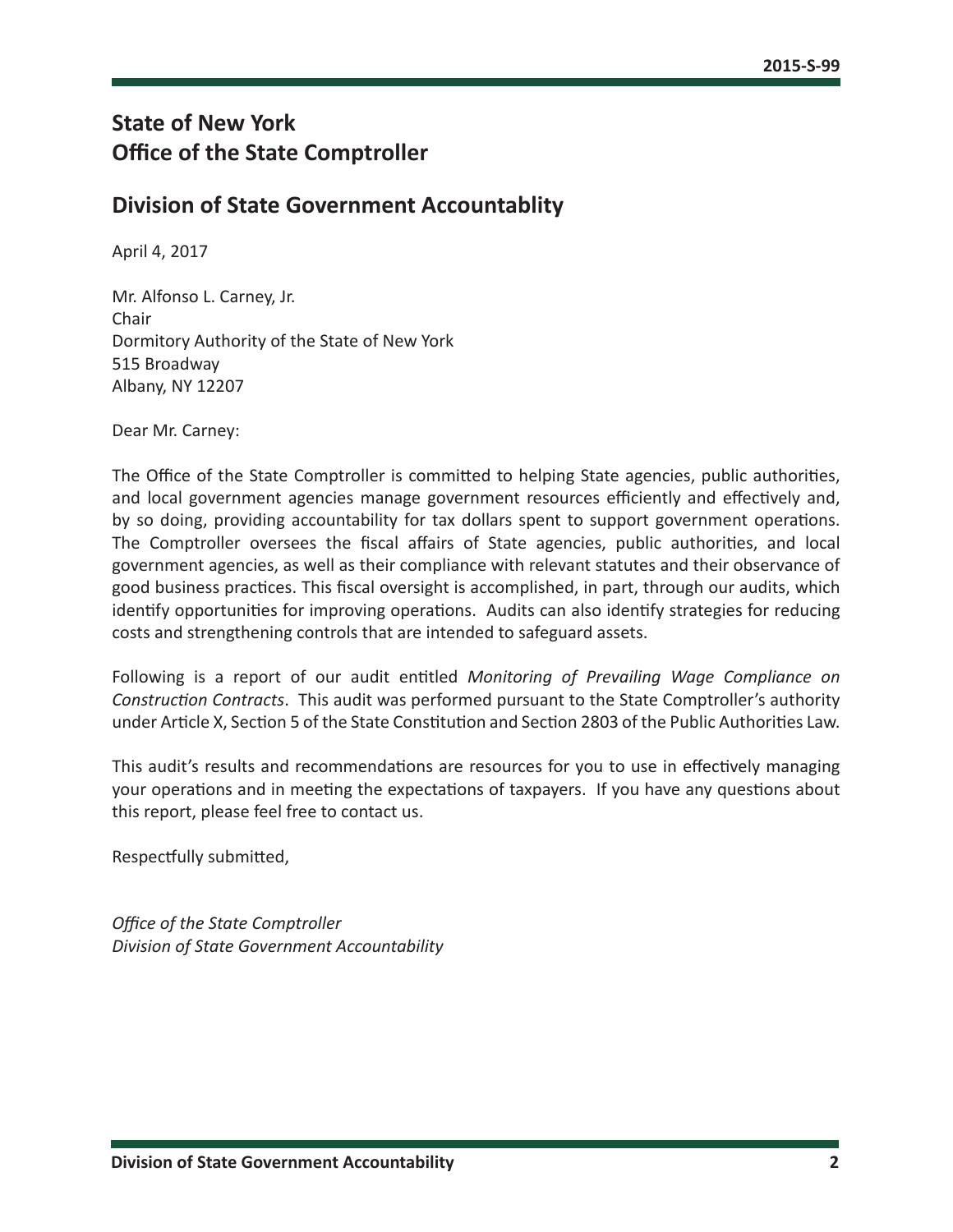## **Table of Contents**

| <b>Background</b>                                       | 4  |
|---------------------------------------------------------|----|
| <b>Audit Findings and Recommendations</b>               | 6  |
| <b>Compliance With Article 8 Requirements</b>           | 6  |
| <b>Compliance With Department of Labor Requirements</b> |    |
| Recommendations                                         | 7  |
| <b>Audit Scope and Methodology</b>                      | 7  |
| Authority                                               | 8  |
| <b>Reporting Requirements</b>                           | 8  |
| <b>Contributors to This Report</b>                      | 9  |
| <b>Agency Comments</b>                                  | 10 |

| <b>State Government Accountability Contact Information:</b>          |
|----------------------------------------------------------------------|
| <b>Audit Director: John Buyce</b>                                    |
| Phone: (518) 474-3271                                                |
| Email: StateGovernmentAccountability@osc.state.ny.us                 |
| <b>Address:</b>                                                      |
| Office of the State Comptroller                                      |
| Division of State Government Accountability                          |
| 110 State Street, 11th Floor                                         |
| Albany, NY 12236                                                     |
|                                                                      |
| This report is also available on our website at: www.osc.state.ny.us |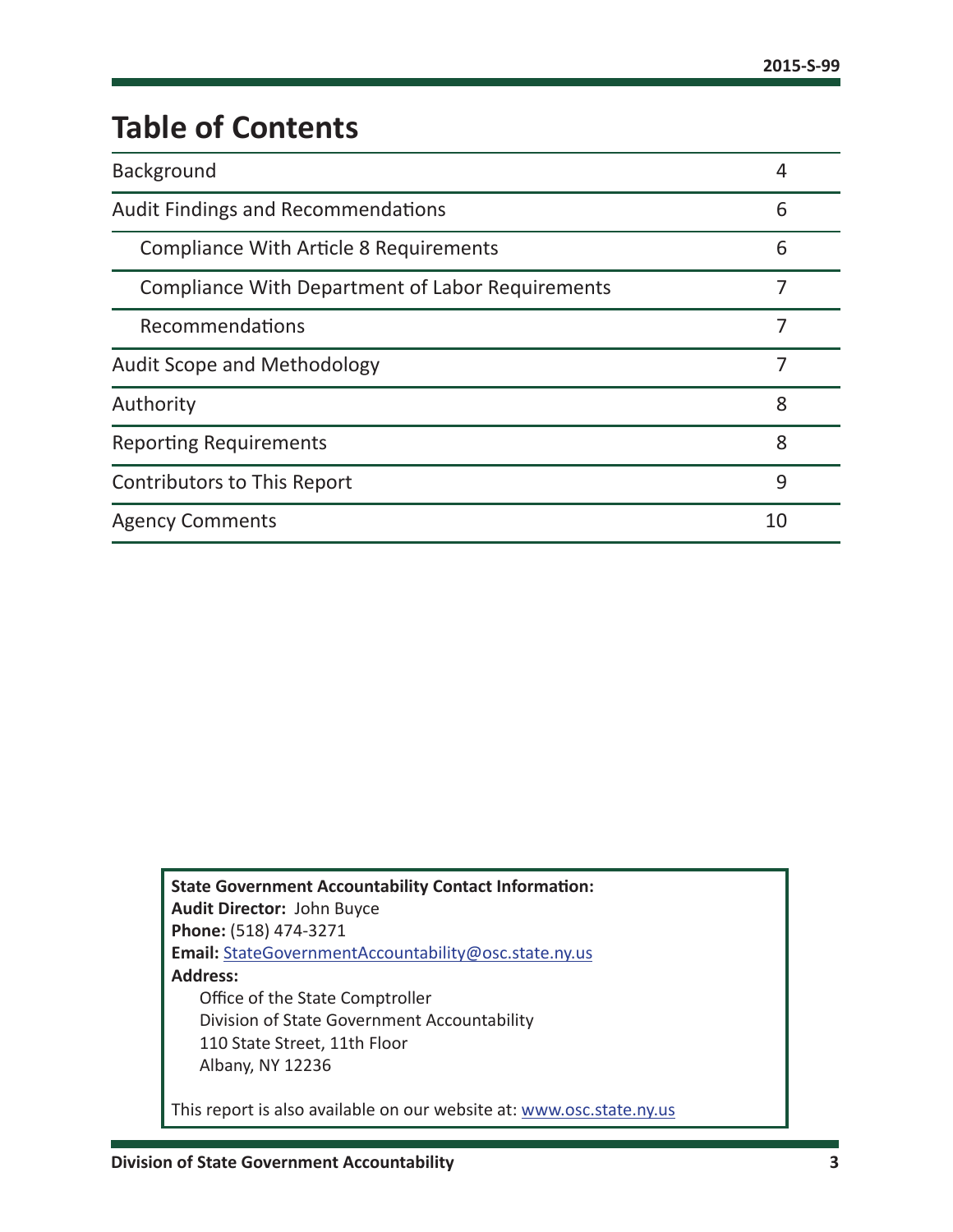## <span id="page-4-0"></span>**Background**

The Dormitory Authority of the State of New York (Authority) is a public benefit corporation established in 1944. The Authority's purpose is to finance and construct buildings for a variety of public and not-for-profit entities, including universities, health care facilities, and State agencies. Most Authority construction contracts require the contractors to pay prevailing wages in accordance with Article 8, Section 220 of the State Labor Law (Article 8). Article 8 established requirements to ensure that contractors of taxpayer-funded public works construction projects pay the rate set by law for public work projects (prevailing wage) as follows:

- Projects must be identified as public work at the bid solicitation;
- Contractors must file an original payroll which includes each worker's name, address, hours and days worked, hourly rate, and job title;
- Wages should not be paid at less than the prevailing wage rate for the locality where the work is performed;
- Prevailing wage notification must be conspicuously posted at the job site; and
- All prevailing wage rate complaints must be investigated.

The Department of Labor (Labor) is responsible for enforcing Article 8 requirements and for investigating all prevailing wage complaints. Agencies that let contracts for public work projects, such as the Authority, also have a role in monitoring contractor compliance with Article 8 requirements. Labor requires that such agencies and authorities:

- Advertise a project as public work;
- Provide contractors with the appropriate prevailing wage rate schedule for the project; and
- Perform a payroll review of the certified payrolls submitted by contractors.

To solicit bids for contract, the Authority advertises projects in the New York State Contract Reporter (the State's official publication of procurements), in newspapers, and on its website, including a link to the bid package. The bid package includes the Project Manual with the appropriate prevailing wage rate schedule and requirements for advertisement as a public work project. The Authority also informs prospective contractors at the pre-bid meeting that the project is subject to prevailing wage requirements.

Labor's payroll review requires the Authority to check the payrolls for completeness, including reviewing for a notarized Application for Payment, a contractor certification form with original signatures, and Certified Payrolls containing each worker's name, address, last four digits of the Social Security number, work classification, rate of pay, hours worked, and deductions.

The Authority also has an Enhanced Prevailing Wage Enforcement Funding Agreement (Agreement) with Labor to fund a Public Work Wage Investigator (Investigator) dedicated to reviewing Authority construction projects in the New York City area for prevailing wage compliance. Per the latest Agreement, the Authority funds up to \$119,600 annually for salary, fringe benefits, and non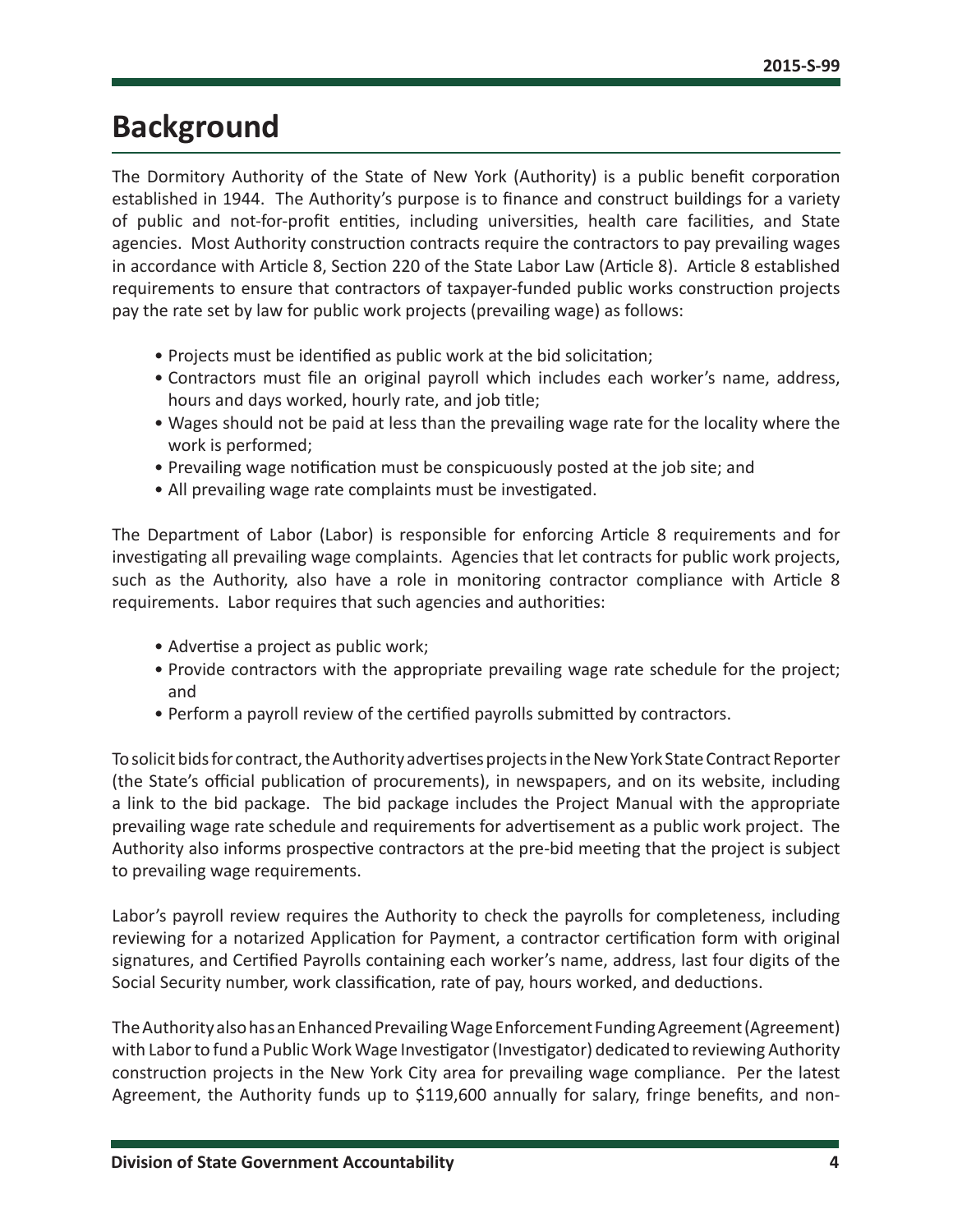personal services and administrative costs. During the scope of our audit, Labor reported that it initiated 35 case investigations of Authority projects.

The Authority initiated 192 construction contracts totaling about \$376 million during the period January 1, 2014 through January 7, 2016. The projects in the New York City area totaled about \$264 million, or 70 percent of the total.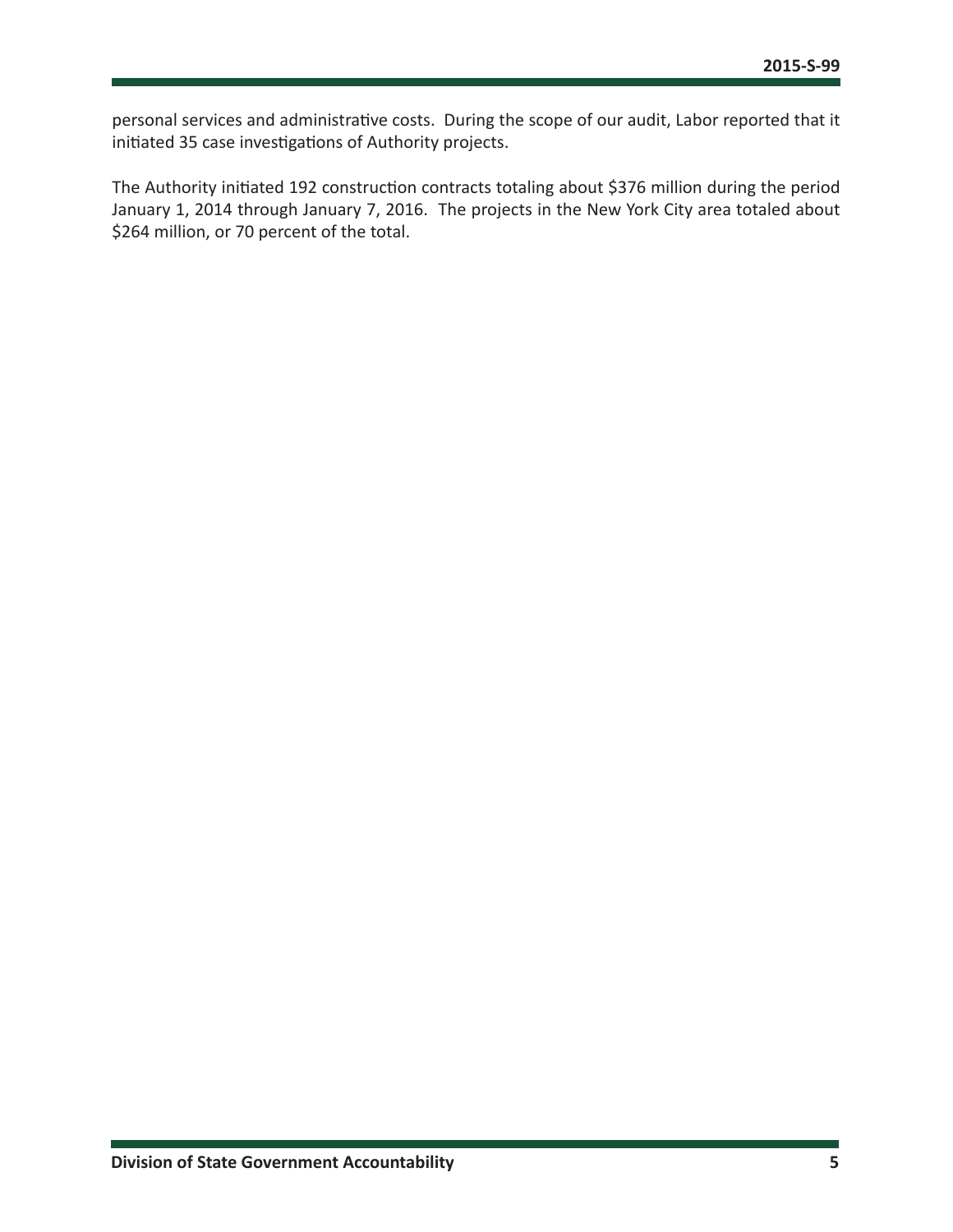## <span id="page-6-0"></span>**Audit Findings and Recommendations**

We found the Authority has implemented appropriate controls to meet its specific Article 8 responsibilities, namely to: properly advertise prevailing wage construction projects; ensure contractors file an original payroll; and review whether the payrolls include all required information. In addition to these efforts, the Authority funds an investigative position at Labor that is devoted to enforcement of wage laws on Authority projects. However, the Authority could improve its monitoring of the Investigator's efforts and results by obtaining detailed evidence of the Investigator's actual work. Also, when visiting construction sites, Authority staff did not inspect the sites to ensure prevailing wage rates were posted, as required.

#### **Compliance With Article 8 Requirements**

The Authority implemented procedures to advertise construction projects as prevailing wage at bid solicitation, ensure contractors file an original payroll, and review whether the payrolls include all required information. The Authority also provided training on prevailing wage and code of conduct/ethics to contractors at project kick-off meetings, and performed background checks on contractors to determine if they were on lists of debarred contractors in surrounding states. The background checks could help weed out problem contractors and prevent prevailing wage abuses. Although the Authority has project managers and field representatives on site at construction projects, Authority officials told us they do not check whether each site has conspicuous postings of prevailing wage notification. The absence of such postings could increase the risk that prevailing wage rates are not paid.

As noted previously, the Authority has a formal Agreement with Labor to fund an Investigator (at Labor) who is dedicated to enforcement of the prevailing wage law on Authority projects in the New York City area. This arrangement enables the Authority to benefit from the Investigator's knowledge of and experience in prevailing wage laws and enforcement activities. However, the Authority relies on the Investigator to respond to all applicable prevailing wage complaints and carry out enforcement activities with little or no Authority oversight. We concluded that the Authority should strengthen its procedures to monitor the specific work done by the Investigator as well as the results of the Inspector's efforts.

Currently, Labor provides the Authority with a spreadsheet listing each case review and identifying the contractor, project, location, status (open, active, or closed), and resolution. However, neither the Authority nor Labor provided us with detailed supporting documentation of the Investigator's enforcement activities, which we had requested. Such activities could include, for example, results of site visits (announced or unannounced), interviews of workers, investigations of complaints, tests of contractor records, and preparation of supporting work papers and reports of results. We were told that Labor issues reports to the contractors it reviews, and we requested copies of such reports. However, neither Labor nor the Authority provided copies of the reports to us.

The Agreement does not specify any records or documents that Labor is required to periodically provide to the Authority. Instead, the Agreement states that Labor will provide periodic reports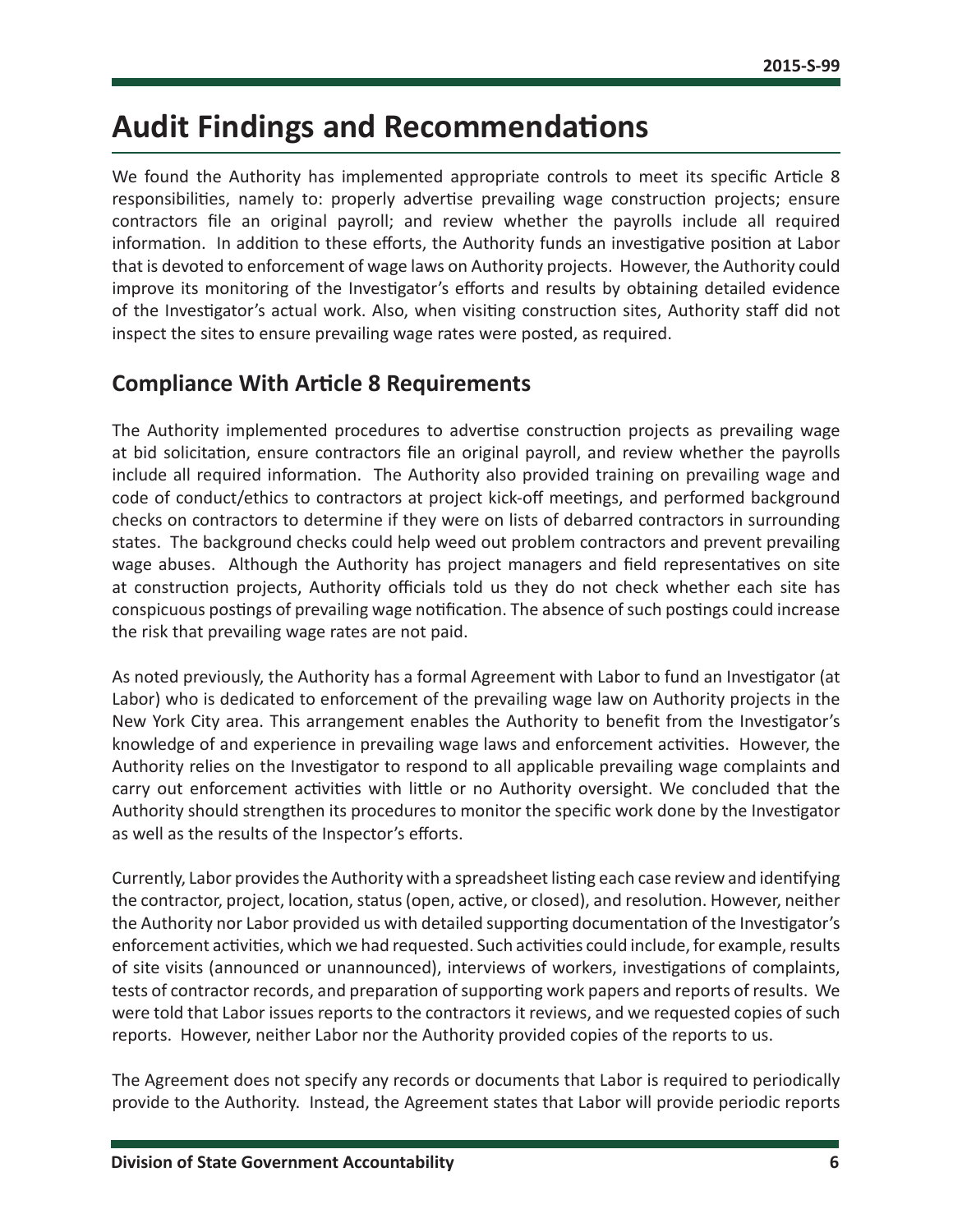<span id="page-7-0"></span>"as agreed to by the Authority and Labor relative to Labor's enforcement activities on behalf of the Authority." However, because Authority officials had not requested documentation detailing the pertinent aspects of the Investigator's work, they had limited evidence of the extent of the Investigator's monitoring and enforcement efforts on Authority projects. Therefore, officials could not independently assess whether those efforts, and the results achieved, adequately fulfilled the requirements of the Agreement.

#### **Compliance With Department of Labor Requirements**

Our review of 39 construction contracts found all were advertised as Public Work during the letting of the contract and, in general, contractors were provided with a copy of the appropriate prevailing wage rate schedule for the project. Additionally, all of the construction contracts contained evidence that the Authority performed background checks on each contractor. With only a few exceptions, meeting minutes indicated prevailing wage and ethics training was provided at the pre-bid or kick-off meeting.

We also found that the Authority reviews the contractors' certified payrolls as required. In several cases, the Authority returned a payment request because a certified payroll was incomplete and did not list all of the workers and job titles, rates of pay and deductions, and delayed payments when sub-contractors' worker information was incomplete. Further, our tests of certified payrolls for 85 contractors and sub-contractors totaling over 1,000 paychecks showed wages were paid at the prevailing wage rate with only minor exceptions.

#### **Recommendations**

- 1. Ensure Authority project managers and/or field representatives periodically verify prevailing wage postings on job sites. Require verifications of wage postings to be documented.
- 2. Require Labor to provide the Authority with periodic reports that sufficiently detail the nature and results of the Investigator's monitoring efforts regarding Authority construction projects. Request and obtain adequate supporting documentation to ensure the Authority receives the services it pays for as prescribed by the Agreement.

## **Audit Scope and Methodology**

The objective of our audit was to determine whether the Authority monitors the contractors and sub-contractors on its projects to ensure they pay employees at the prevailing wage rate. The audit covered the period January 1, 2014 through June 17, 2016.

To accomplish our audit objective, we conducted interviews of Authority and Labor officials, reviewed a sample of contracts, and analyzed payroll records. We reviewed the listing of 2,100 Authority contracts initiated from January 1, 2014 through January 7, 2016 which included various types of Authority contracts such as construction, purchase order, job order, term, and professional services. We selected a judgmental sample of 39 construction contracts which were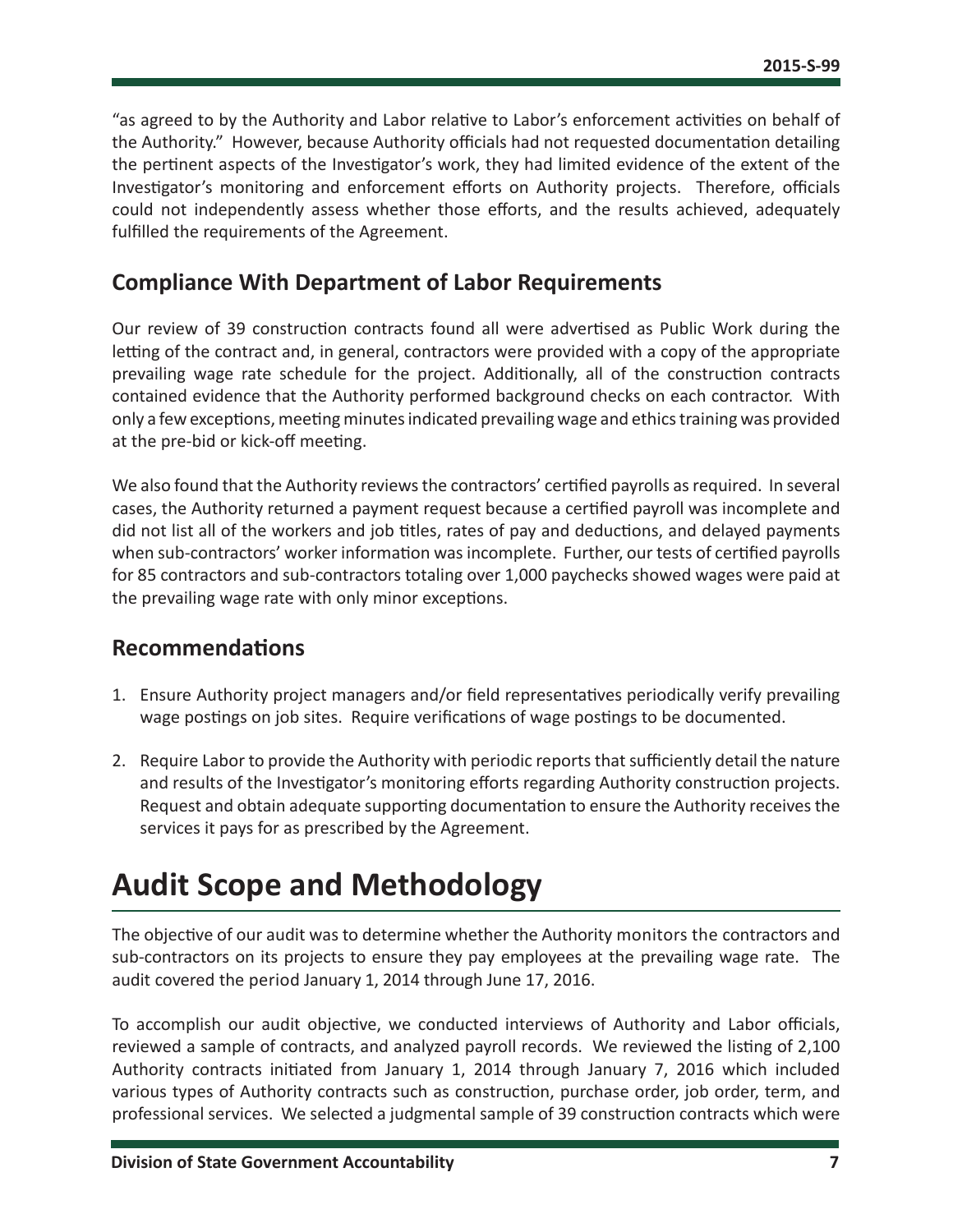<span id="page-8-0"></span>required to pay prevailing wages.

We also reviewed the payroll packages of 85 companies (36 contractors and 49 sub-contractors) for evidence that the Certifications had original signatures and corresponding payroll dates for the certified payrolls, and the payrolls contained the employees' names, addresses, the last four digits of the Social Security numbers, job titles, number of hours worked, and appropriate prevailing wage rate. We selected at least one payment record associated with a certified payroll package for each of 49 contracts, including 45 construction contracts, two purchase order contracts, one job order contract, and one professional services contract.

We conducted our performance audit in accordance with generally accepted government auditing standards. Those standards require that we plan and perform the audit to obtain sufficient, appropriate evidence to provide a reasonable basis for our findings and conclusions based on our audit objective. We believe that the evidence obtained provides a reasonable basis for our findings and conclusions based on our audit objective.

In addition to being the State Auditor, the Comptroller performs certain other constitutionally and statutorily mandated duties as the chief fiscal officer of New York State. These include operating the State's accounting system; preparing the State's financial statements; and approving State contracts, refunds, and other payments. In addition, the Comptroller appoints members to certain boards, commissions, and public authorities, some of whom have minority voting rights. These duties may be considered management functions for purposes of evaluating threats to organizational independence under generally accepted government auditing standards. In our opinion, these functions do not affect our ability to conduct independent audits of program performance.

## **Authority**

This audit was performed pursuant to the State Comptroller's authority under Article X, Section 5 of the State Constitution and Section 2803 of the Public Authorities Law.

## **Reporting Requirements**

We provided a draft copy of this report to Authority officials for their review and formal comment. Their comments were considered in preparing this report and are attached in their entirety at the end of it. Officials generally concurred with our report's findings and recommendations and indicated they have taken several actions to address them.

Within 90 days after final release of this report, as required by Section 170 of the Executive Law, the Chair of the Authority shall report to the Governor, the State Comptroller, and the leaders of the Legislature and its fiscal committees, advising what steps were taken to implement the recommendations contained herein, and where recommendations were not implemented, the reasons why.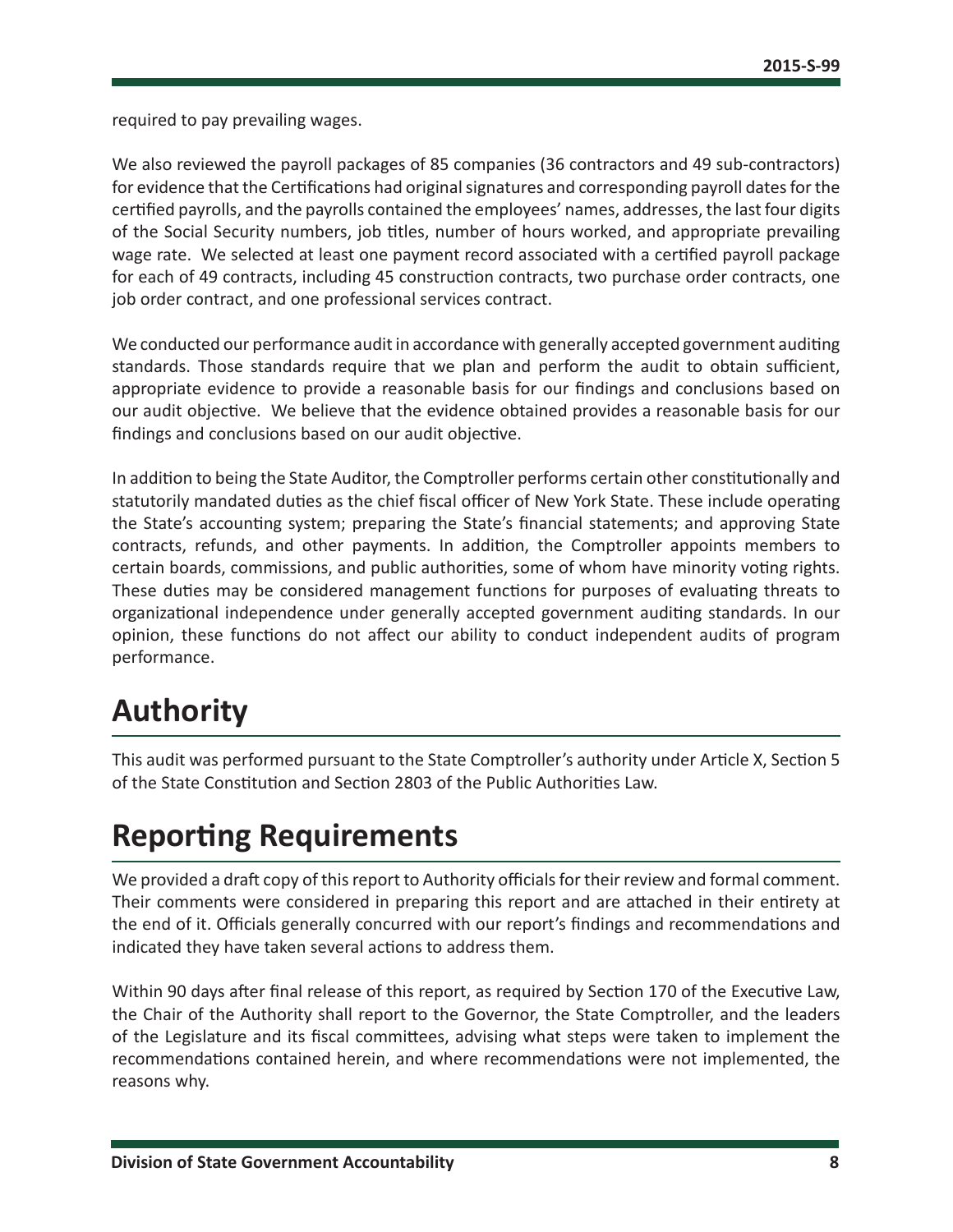## <span id="page-9-0"></span>**Contributors to This Report**

**John F. Buyce**, CPA, CIA, CFE, CGFM, Audit Director **Stephen Goss**, CIA, CGFM, Audit Manager **Todd J. Seeberger**, Audit Supervisor **Kathy Garceau**, Examiner-in-Charge **Peter Carroll**, Senior Examiner **Nancy Hobbs**, Senior Examiner **Geary Sheeran**, Senior Examiner **Marzie McCoy**, Senior Editor

## **Division of State Government Accountability**

Andrew A. SanFilippo, Executive Deputy Comptroller 518-474-4593, [asanfilippo@osc.state.ny.us](mailto:asanfilippo%40osc.state.ny.us%0D?subject=)

> Tina Kim, Deputy Comptroller 518-473-3596, [tkim@osc.state.ny.us](mailto:tkim%40osc.state.ny.us?subject=)

Brian Mason, Assistant Comptroller 518-473-0334, [bmason@osc.state.ny.us](mailto:bmason%40osc.state.ny.us?subject=)

### **Vision**

A team of accountability experts respected for providing information that decision makers value.

#### **Mission**

To improve government operations by conducting independent audits, reviews and evaluations of New York State and New York City taxpayer financed programs.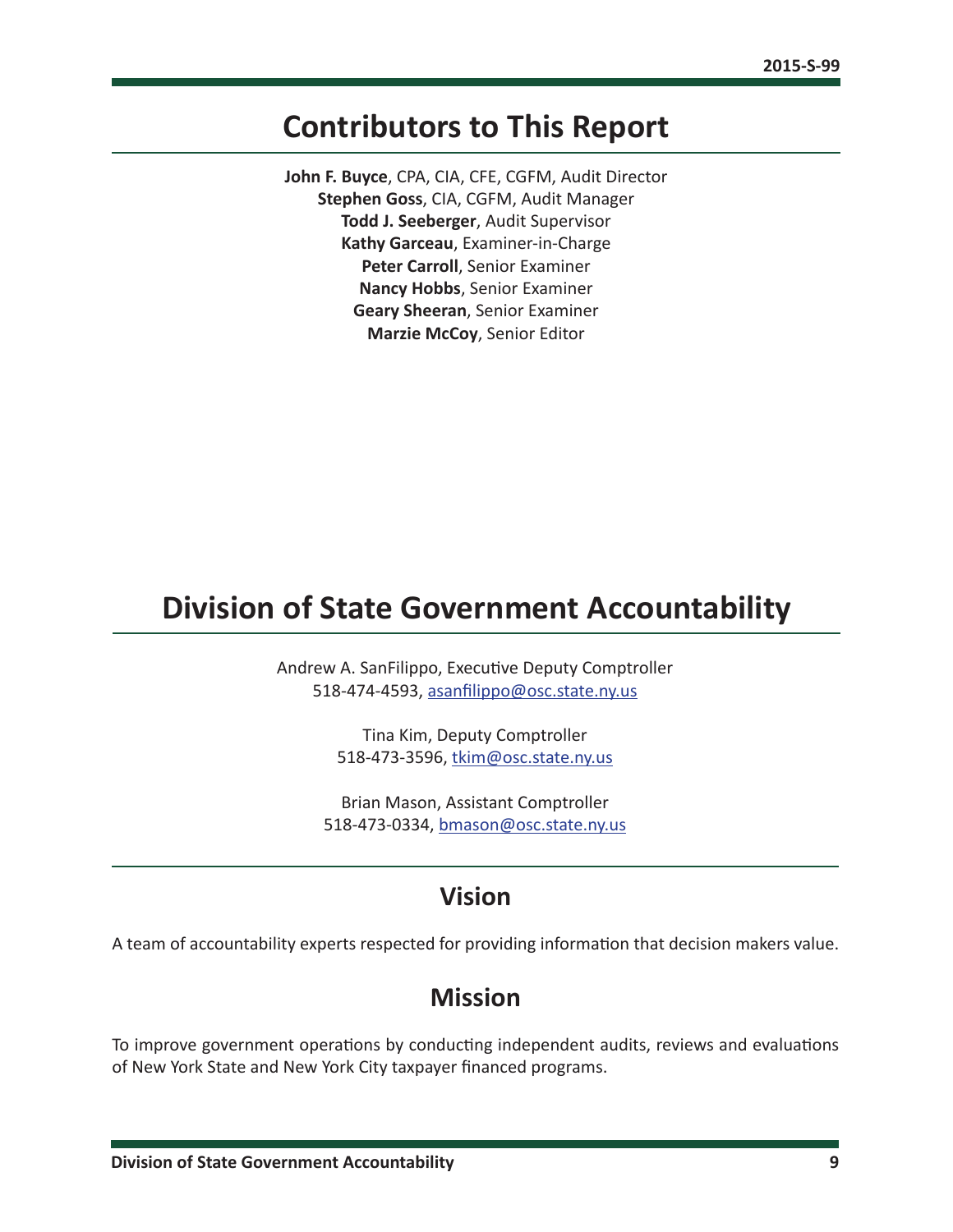## <span id="page-10-0"></span>**Agency Comments**



**ANDREW M. CUOMO ALFONSO L. CARNEY, JR. GERRARD P. BUSHELL, Ph.D.** President & CEO

March 10, 2017

John Buyce Office of the State Comptroller Division of State Government Accountability 123 William Street - 11<sup>th</sup> Floor Albany, NY 12236

Dear Mr. Buyce:

In January 2016, the Office of the State Comptroller (OSC) began site work on an audit of DASNY's compliance with prevailing wage requirements on construction contracts for the period of January 1, 2014 through June 17, 2016. OSC audit team concluded site work and left DASNY in May 2016, returning briefly in June 2016 to review additional documentation.

OSC shared their preliminary audit findings in June 2016. DASNY provided several written responses to preliminary audit findings which appears to have been considered in preparation of this draft audit report issued on February 9, 2017. DASNY took into consideration some of OSC's earlier recommendations and in the time that has passed since the preliminary findings were presented, has taken several actions to address these as follows:

#### **OSC Recommendation #1:**

- *Ensure Authority project managers and/or field representatives periodically verify prevailing wage postings on job sites. Require verifications of wage postings to be documented.*
	- o NYS Labor Law §220 subd. 3-a[a][ii] provides that it is the obligation of the contractors and subcontractors to post the prevailing wage information on the job site, and the DOL to monitor compliance with this obligation. To facilitate compliance, DASNY requires its Project Managers and Field Representatives to verify postings at the job site, and believes that job site postings are occurring in most cases. In cases where postings do not occur, it is likely because of physical limitations at some of DASNY's smaller project sites (e.g., lack of contractor or DASNY field office where the contractor can post signage visibly). In these cases, Project Managers and Field Representatives will work with the contractors to find alternate locations to post wage schedules, such as on a job box for tools or on a wall inside the work area.
	- o In June 2016, the Managing Director of DASNY's Construction Division sent an email correspondence to all DASNY field site staff reminding them of field site signage requirements. Periodic reminders will be sent to field staff going forward.

#### **OSC Recommendation #2:**

 *Require Labor to provide the Authority with periodic reports which sufficiently detail the nature and results of the Investigator's monitoring efforts regarding Authority construction projects. Request and obtain adequate supporting documentation to ensure the Authority receives the services it pays for as prescribed by the Agreement.*

**CORPORATE HEADQUARTERS** 515 Broadway Albany, NY 12207-2964

**T** 518-257-3000 **F** 518-257-3100 **NEW YORK CITY OFFICE**  One Penn Plaza, 52nd Floor New York, NY 10119-0098 **T** 212-273-5000

**F** 212-273-5121

**BUFFALO OFFICE** 539 Franklin Street Buffalo, NY 14202-1109 **T** 716-884-9780

**F** 716-884-9787

 **DORMITORY AUTHORITY STATE OF NEW YORK**

**WE FINANCE, BUILD AND DELIVER.**

**www.dasny.org**